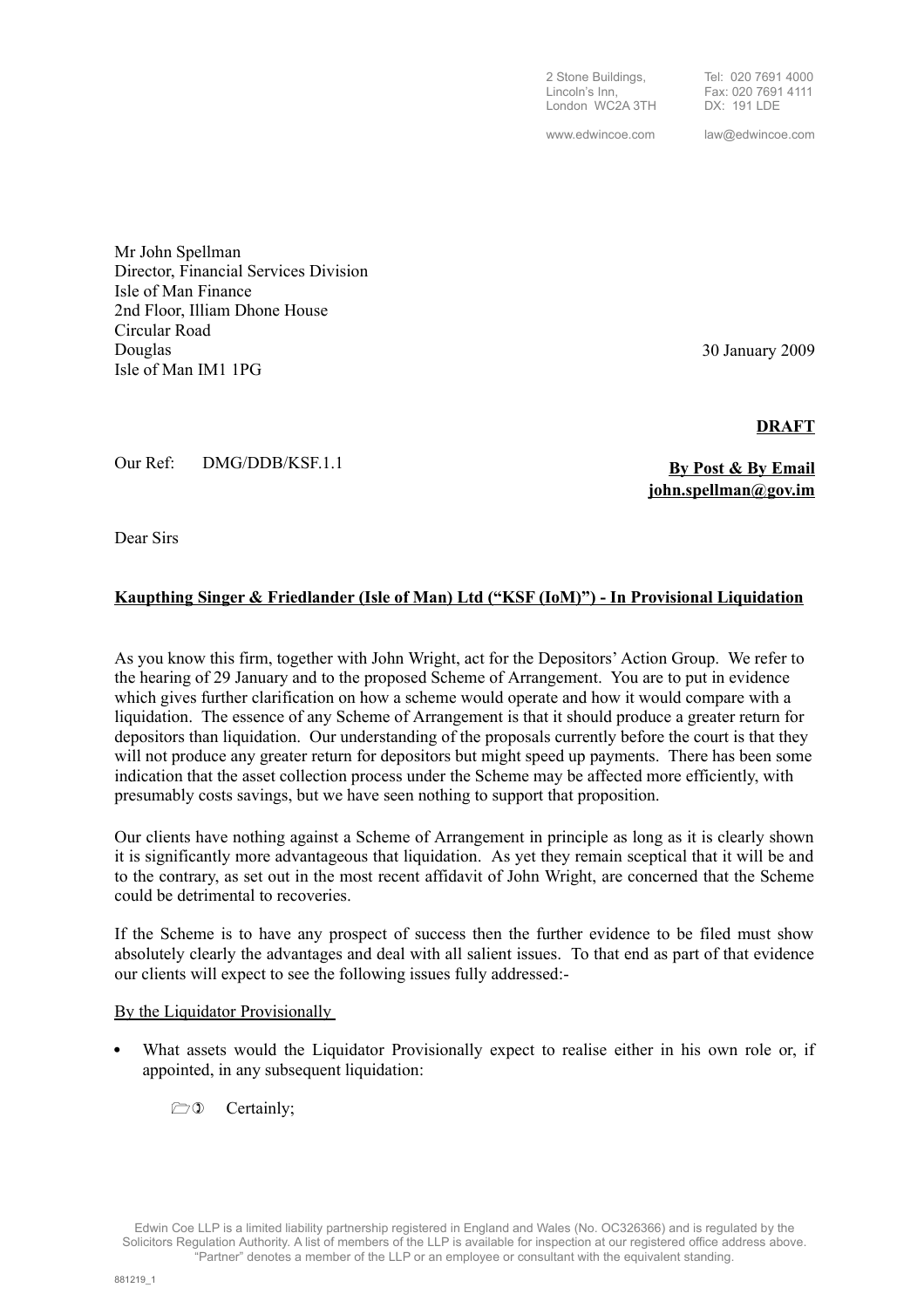2 Stone Buildings, Tel: 020 7691 4000<br>
Lincoln's Inn Fax: 020 7691 4111 London WC2A 3TH

Fax: 020 7691 4111<br>DX: 191 LDE

www.edwincoe.com law@edwincoe.com

**A** Probably;

**I D** Possibly.

- Could we have a full explanation of the position with the monies held by KSF London?
- What are the likely timescales for the recoveries?
- What is the LP's best estimate at the moment for payments to be made to depositors?

This information should include a list of all potential actions the Liquidator Provisionally feels he has or may have against third parties, including but not limited to Kaupthing hf, Kaupthing Singer & Friedlander (UK) Ltd, KSF(IoM)'s former directors and/or advisors, the FSC and the UK FSA. It should where possible include a value ascribed to that litigation. It should articulate the duties owed by the Liquidator Provisionally or liquidator to the creditors to maximise returns and to distribute them to creditors.

## The proposer of the Scheme

Ordinarily a scheme of arrangement is proposed by the company. In this case that does not appear to be the case. There should be clarification of this position and where the proposer of the Scheme is subject to any potential conflict of interest, this conflict of interest should be pointed out to creditors and explained. By way of example if the proposer of the Scheme were in other circumstances to be a potential defendant in the Company's actions to recover its lost assets, this needs to be clearly stated with the relevant safeguards put in place.

Further can you confirm that you and Alix Partners will take legal responsibility for any representations made in the Scheme?

The Scheme of Arrangement should be clearly set out, based on the assumptions and figures provided by the Liquidator Provisionally. If for example the Liquidator estimates that he will recover £400 million in two years and £600 million in five years, the evidence should make clear:-

Edwin Coe LLP is a limited liability partnership registered in England and Wales (No. OC326366) and is regulated by the Solicitors Regulation Authority. A list of members of the LLP is available for inspection at our registered office address above. "Partner" denotes a member of the LLP or an employee or consultant with the equivalent standing.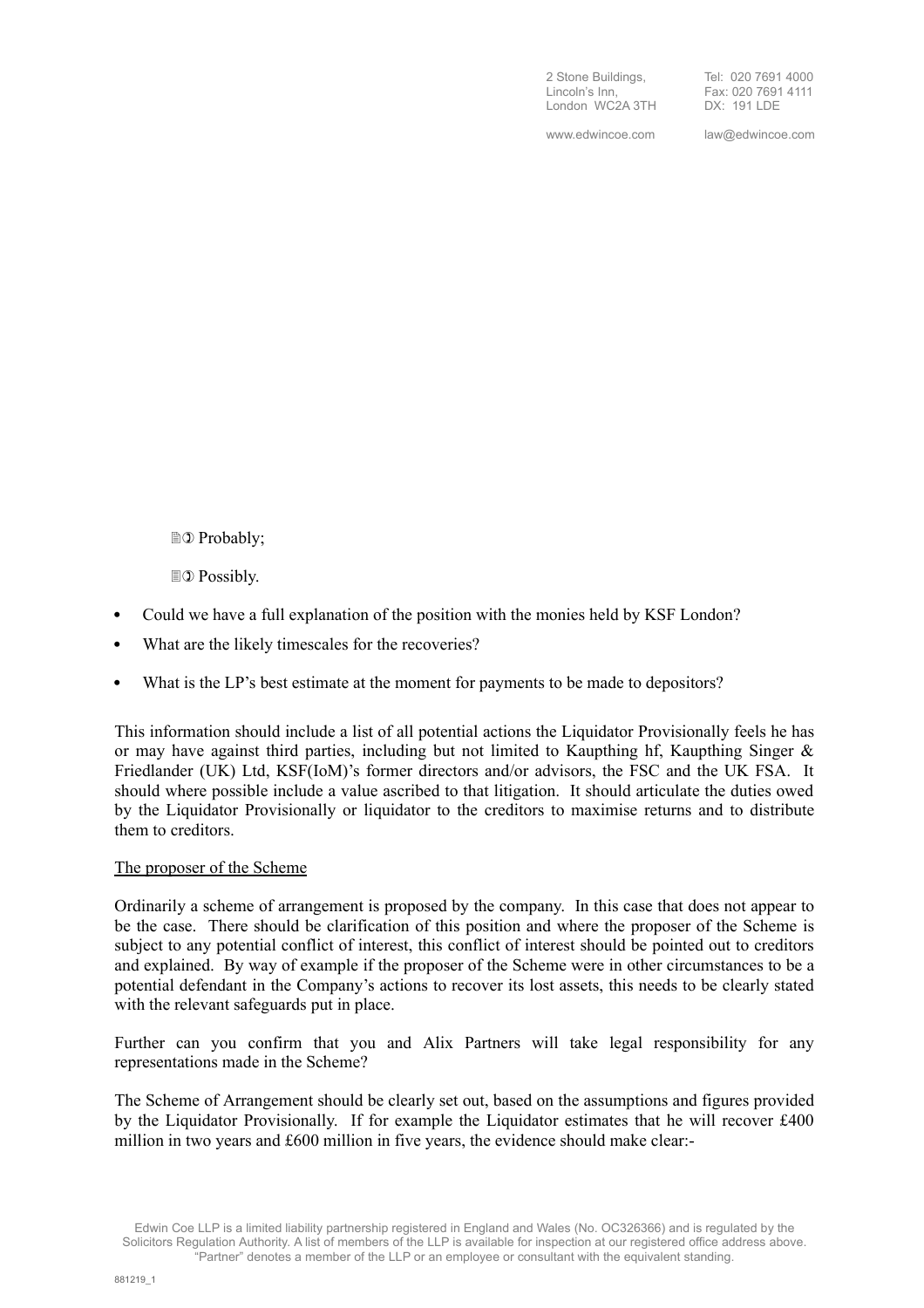2 Stone Buildings, Tel: 020 7691 4000 London WC2A 3TH

Fax: 020 7691 4111<br>DX: 191 LDE

www.edwincoe.com law@edwincoe.com

- The extent to which recoveries under the Scheme would be the same as those under a liquidation, clarifying and highlighting any differences in the extent to which recover would be made (for instance in pursuing litigation against third parties).
- The extent to which distributions of the estimated recoveries would be made by reference both to the final amount payable and to the timing of interim payments. If for example the Liquidator states that it is possible that he will recover £600 million in five years the evidence in respect of the Scheme should involve as assessment of whether in the same circumstances the same sum is achievable in a Scheme, and use that sum (or whatever is estimated to be achievable in the same circumstances) as a comparator and compare payments under a scheme of those in a liquidation.
- The evidence should include details of the Liquidator's responsibility to creditors and the Scheme Administrator's responsibility to creditors and in particular the Scheme Administrator's continuing accountability to creditors with regard to pursuing actions against third parties.
- To the extent that it is proposed that Scheme Creditors should waive or assign any rights against the Company or third parties in the event that the Scheme is approved, the extent of such a requirement and its affect on the ability of each class of creditor to recover should be clearly outlined.

We should say that it is an absolute requirement of those instructing us that their rights against third parties (to include the directors and advisors of the Company and the Isle of Man authorities) must not be affected by any scheme of arrangement. How is that to be done?

Further what control will the creditors have after any Scheme of Arrangement to ensure the Bank pursues all its rights against any third parties?

## Classes of Depositors

The comparison between a liquidation and a scheme of arrangement should set out clearly how each of the following types of depositor and/or creditor would fare under a liquidation a scheme, both in terms of the timing of payments and in terms of the total amount ultimately payable. Comparisons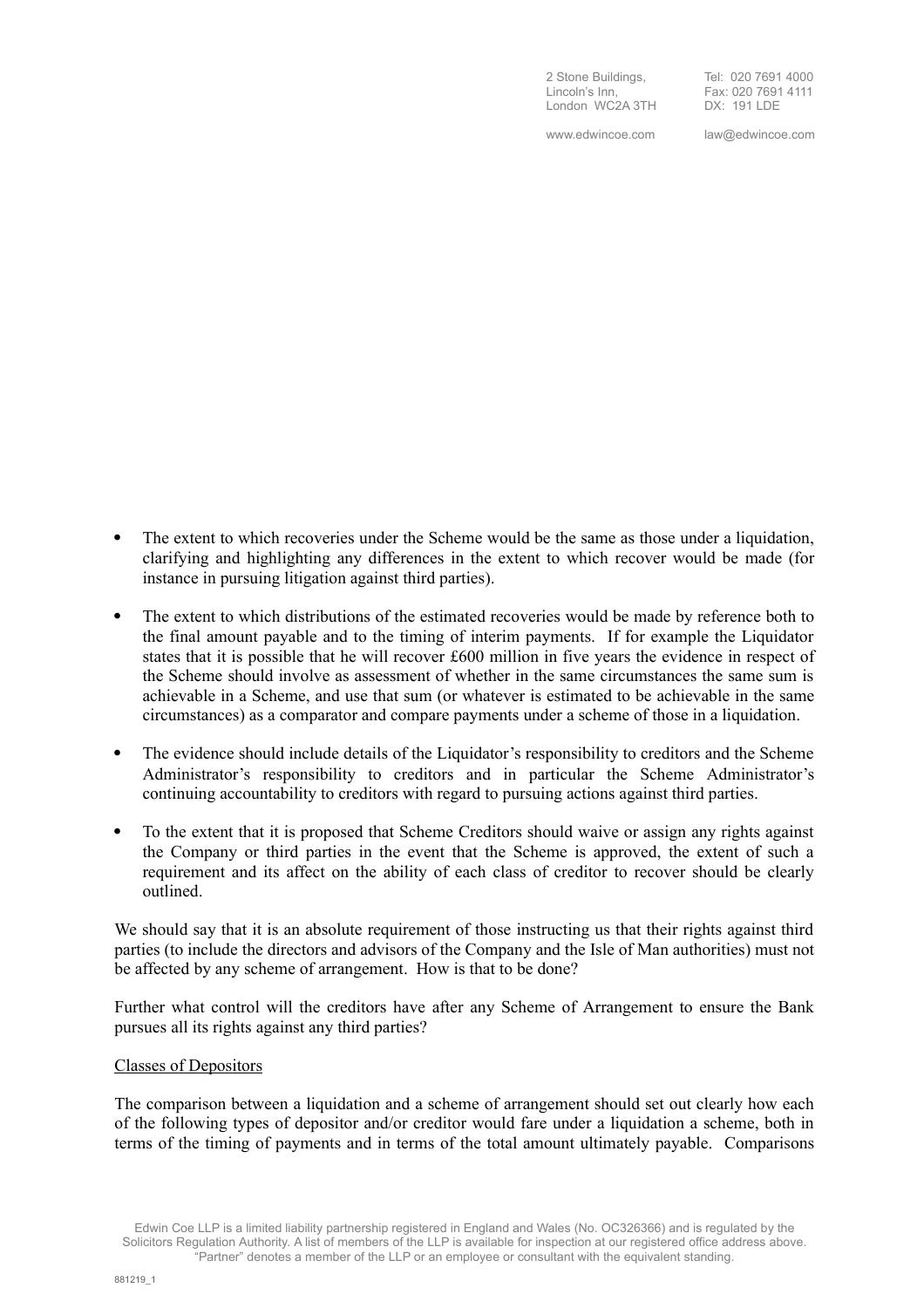2 Stone Buildings, Tel: 020 7691 4000 London WC2A 3TH

Fax: 020 7691 4111<br>DX: 191 LDE

www.edwincoe.com law@edwincoe.com

must be made on a like for like basis. If for example the Liquidator believes he could achieve £400 million within two years a sensible view should be taken on to what extent the Scheme Administrator would be able to achieve the same amount over the same period in the same circumstances and that figure should be used as a basis for the comparison. The classes should include but may not be limited to, the following:-

- Private/retail depositors
- those who hold their funds in a currency which has significantly appreciated since October 2008, such as the Euro or US dollar.
- Those who have deposits through a bond or other institution
- Businesses, corporations and institutions;

For each of the above, worked examples should be provided for:

- Those who hold less than £10,000;
- Those who hold more than  $£10,000$  but less than  $£50,000$ ;
- Those who hold more than £50,000 but less than £100,000;
- Those who hold more than £100,000 but less than £200,000;
- Those who hold between £200,000 and £500,000;
- Those holding more than £500,000.

In the present incarnation of the draft Scheme it is envisaged that the Treasury and others will defer their rights in the Scheme until 60p in the pound has been paid but will then claim under subrogated rights. The effect of this would be as we understand it effectively to cap distributions to depositors at